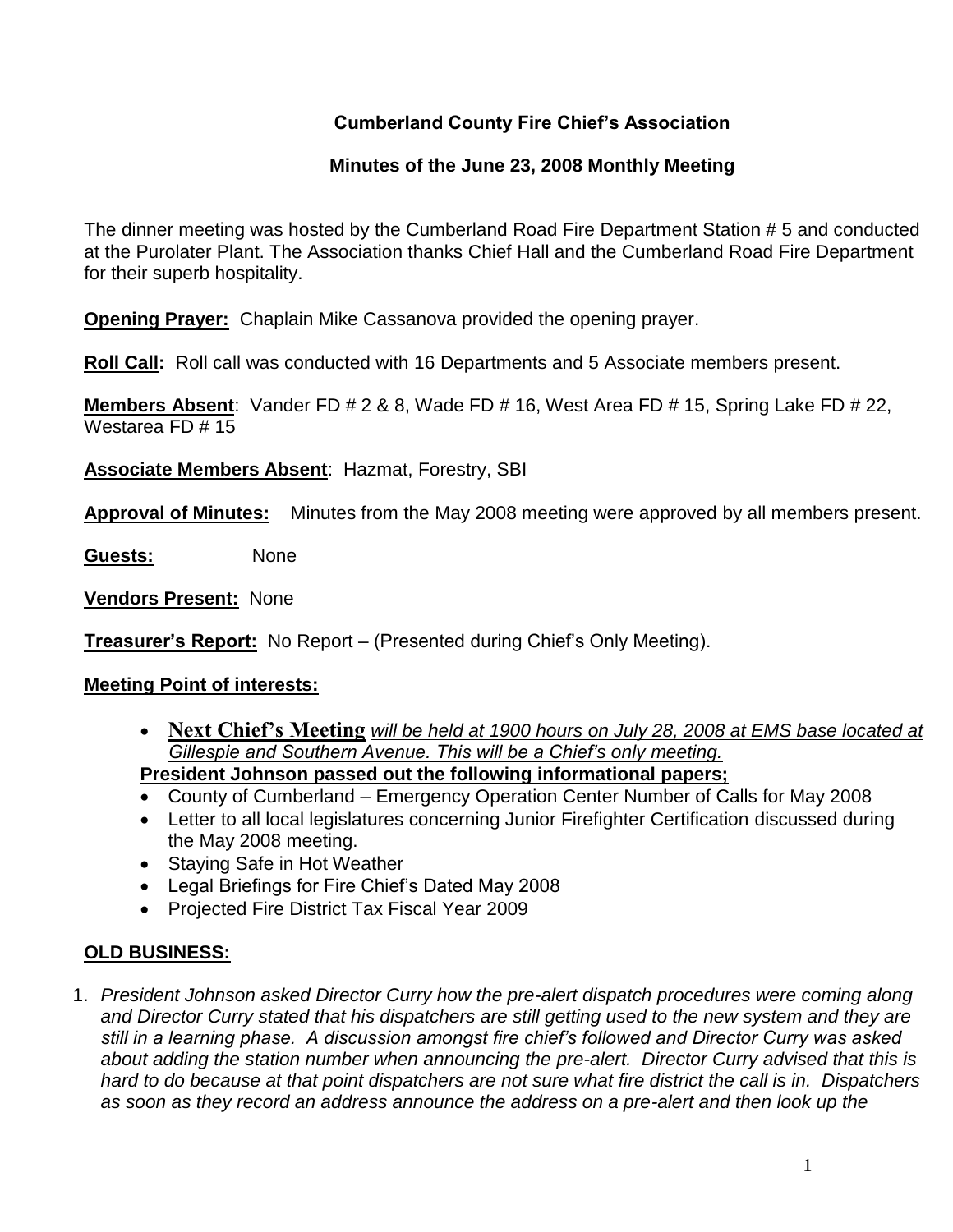*information and dispatch the call. He stated that under the new system it's imperative that we learn our district as much as possible and he will also insure that dispatchers are uniform across the board with the pre-alert.* 

- 2. *President Johnson reminded all members that the SAFER grant application period closes the end of the week. Assistant Chief Allen with the Fayetteville Fire Department announced that his department was submitting a SAFER grant.*
- 3. *President Johnson again urged all members to review the Charleston South Carolina Fatal Fire Report. The discrepancies noted in the report can also be found here in our county and we collectively have an obligation to fix these discrepancies and learn from the mistakes made in South Carolina. The report is long but if you are a chief officer you must at least review it and implement changes within your department to meet compliance. We will as a group schedule Incident Command Training for all Chief Officers in the future to address some of the issues brought forward in the South Carolina Fire.*
- 4. *President Johnson also reminded all Chief's that June is traditionally Safety Stand Down month and it's our annual opportunity to review all procedures and the associated safety requirements to keep all of us safe. It's a good program and let's support it.*

# **5. NEW BUSINESS:**

- 1. President Johnson briefed the membership concerning the recent news articles in the Fayetteville Observer concerning county fire department funding. He stated that over the last ten (10) months he had the opportunity to study our system and found that it is broken and not working. He stated that he himself had always supported our current funding formula based on property tax value, however the system needs a complete overhaul and currently in our system all departments are suffering. He stated that he realizes that it would be hard for a chief receiving \$ 90,000 annually to understand that even at \$ 250,000 the figure is inadequate to operate a fire department and provide the service that customers expect. He stated that every Chief in the association needs additional funding and is looking for more to provide more service no matter what his budget is. That applies to a chief with a 100,000 budget as well as a chief with a 700,000 budget and all in between. Part of our problem is, we over the years have become accustomed to under service and learned to live within our system and have made second-rate service an acceptable standard based solely on budget. However when our customers call us they expect 1<sup>st</sup> class and superior services and we cannot simply continue to struggle as we are. He stated that he would put together briefing paper and run it through the association via a special meeting this fall and then turn it in to the county. He stated that our attitudes along with our entire system must be overhauled in order to meet service demands which vary from department to department.
- 2. Assistant Chief Autry from the Stedman Fire Department on behalf of Chief Bullard and the Stedman Fire Department thanked everyone for their condolences and participation in Deputy Chief's Jordan's funeral.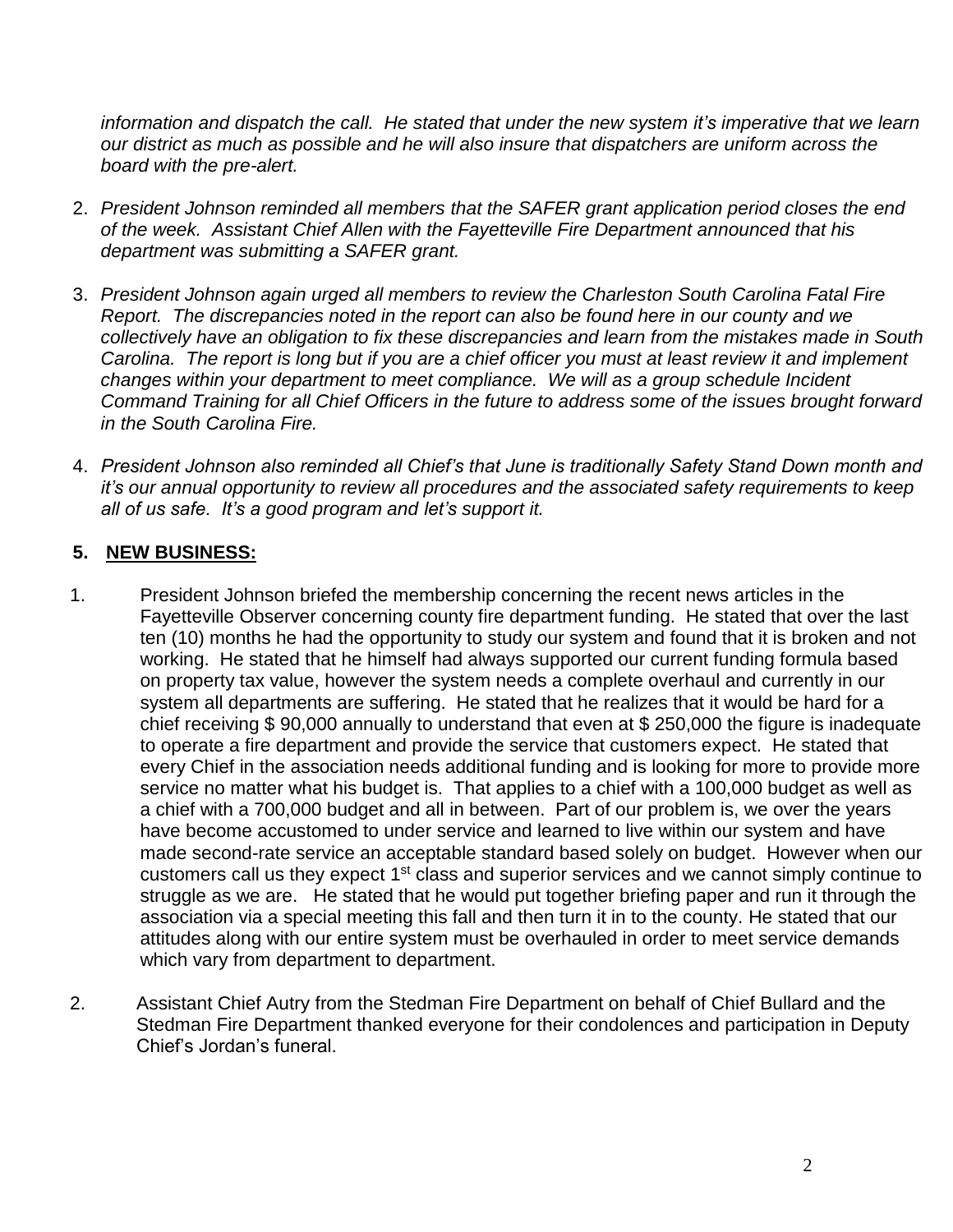- 3. President Johnson informed the membership that we really needed to look into bulk purchasing. He is in need of Large Diameter Hose (LDH) needing to purchase several thousand feet, as well as 20 sets of turn-out-gear. He stated that volume talk's savings and we needed to get serious about purchasing large dollar items on annual basis. It would be wise to set up several committees to look at standards and specs for turn-out-gear, and other equipment as well as recognize a standard to standardize our SCBA's with future purchases. He stated that Chief Kenneth Hall (501) would take on this responsibility.
- 4. President Johnson thanked all members that were able to respond to the call for help from Hyde County in battling the on going-brush fire. He thanked the entire chief's that came out for a meeting at City Station 14 on the spur of the moment and a follow up coordination meeting later that afternoon. Director Curry also expressed his gratitude and advised the membership that Cumberland County fulfilled the mission requirements, whereas other counties apparently packed up in the middle of the mission and just left without notifying anyone in charge. President Johnson asked any department that may have some information that could be used to improve operations to make a list and we can forward it to the OSFM Mr. McCloud for follow up.
- 5. Chief Kenneth Hall gave a quick overview of operations at Hyde County and asked all the members to look at a power point presentation that was running in the back ground with pictures of the Hyde County Fire.

# **COMMITTEE REPORTS:**

## **I D CARD COMMITTEE Lt**. Tara Johnson (Stoney Point) Chairperson

• FYI. Fire Chiefs are required to send a signed letter or memo with a firefighter requesting an ID Card. For any questions or an appointment contact 424-0694 or e-mail at [tara@stoneypointfire.com](mailto:tara@stoneypointfire.com)

## **FIRE PREVENTION/EDUCATION COMMITTEE**

• No report

## **COMMUNICATIONS COMMITTEE** Chief B. Bullard (Stedman) Chairperson

• No report – See Old Business

## **STANDARDS & POLICY COMMITTEE** Chief K. Hall (Cumberland Road) Chairperson

• No Report. (ICS Policy Final Pending)

## **TRAINING COMMITTEE** Chief P. Strahan (Westarea) Chairperson

• No report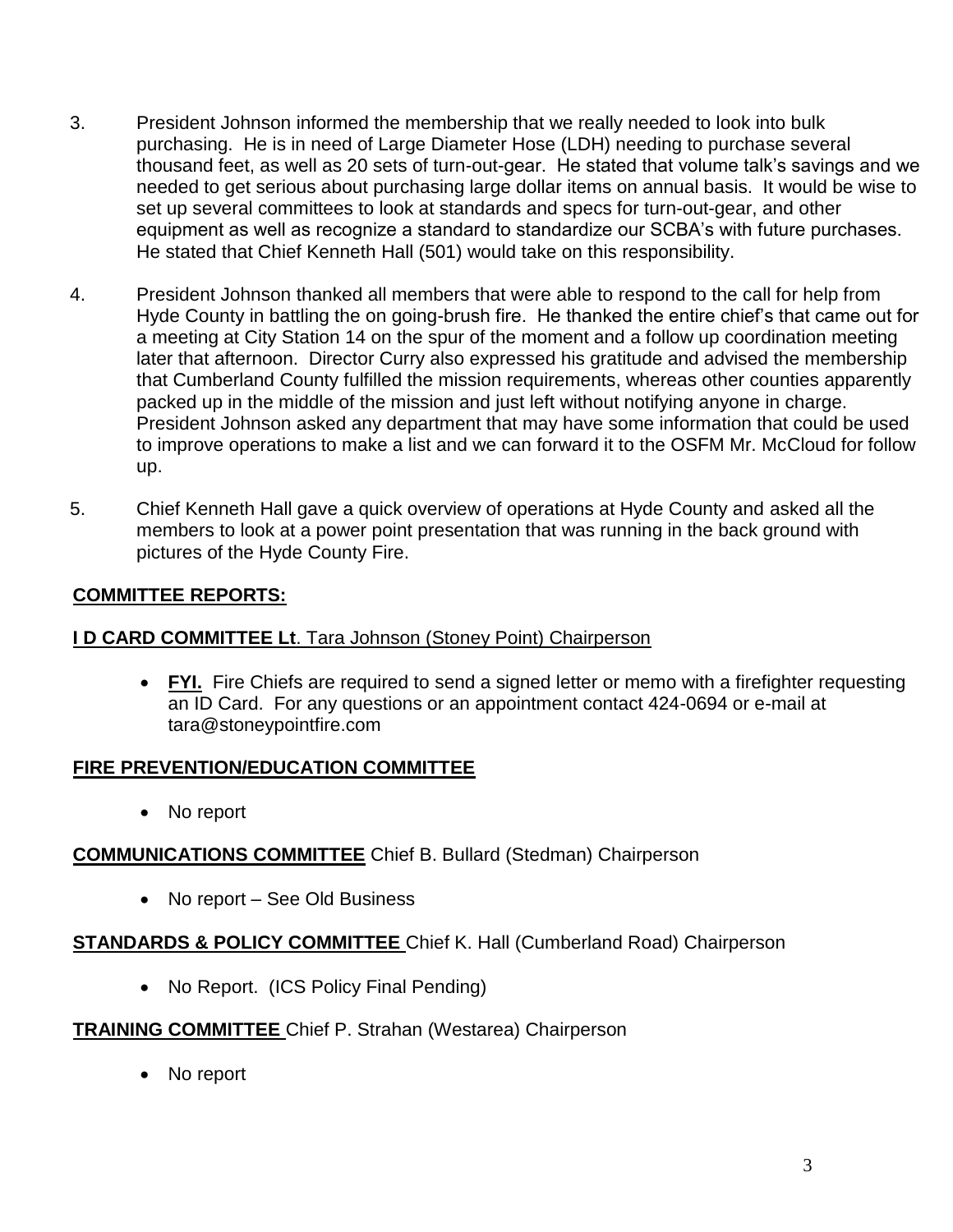# **MEMORIAL COMMITTEE** Deputy Chief S. Blackburn (Ft. Bragg) Chairperson

• No Report

## **AUTOMATIC AID/MUTUAL AID COMMITTEE** Chief J. F. Hall (Bethany) Chairperson

• No Report – Chairman J. F. Hall inquired about foam and the need to have foam on hand that would meet the new requirements of Ethanol. Fire Chief Kevin Herndon advised the membership that DuPont has a 500 gallon foam truck on site that would be available if requested as well as an ambulance. For further details he asked all members to inquire with Ricky Martin a point of contact for DuPont. The foam truck should be requested through dispatch. President Johnson asked Director Curry if someone from his office can go out and inspect the trailer maintained by Spring Lake. Director Curry stated that he would have it handled.

**FINANCE COMMITTEE** Deputy Chief Freddy Johnson Jr. (Stoney Point) Chairperson

• See Hand-Out

**RESCUE COMMITTEE** Deputy Chief Freddy Johnson Jr. (Stoney Point) Chairperson

• No report

**EASTERN FIRE SCHOOL** Chief R. Marley (Pearces Mill) Chairperson

• Fire Chief Marley advised that everything was on track for next years March Seminar and he will disseminate additional information as it becomes available.

**EMS DIRECTOR:** Colonel Wally W. Ainsworth

 Wally Ainsworth introduced Mr. Mike Royal who was named the new director as a result of some re-structuring at Cape Fear Valley Hospital. Director Royal addressed the chief's and informed them that Dr. Reed was still his boss and he looked forward to working with all the chiefs. He has talked with some chief's and is looking forward to talking with others on ways we can improve our partnership and looks forward to working with us. President Johnson welcomed Director Royal to the association.

## **ASSOCIATE MEMBERS REPORT**

## **EMERGENCY SERVICES DIRECTOR/ ECC-911** Kenny Curry, Director

• Director Curry announced that Chief Marsh and the Grays Creek Fire Department # 24 handled a recent Department of Insurance (DOI) re-inspection in a very professional manner even after the inspector changed the rules at the last minute. He stated that they adapted and overcame the stumbling block introduced by the inspector. Job well done. Chief Marsh stated that he attended the DOI class and followed the class protocol for the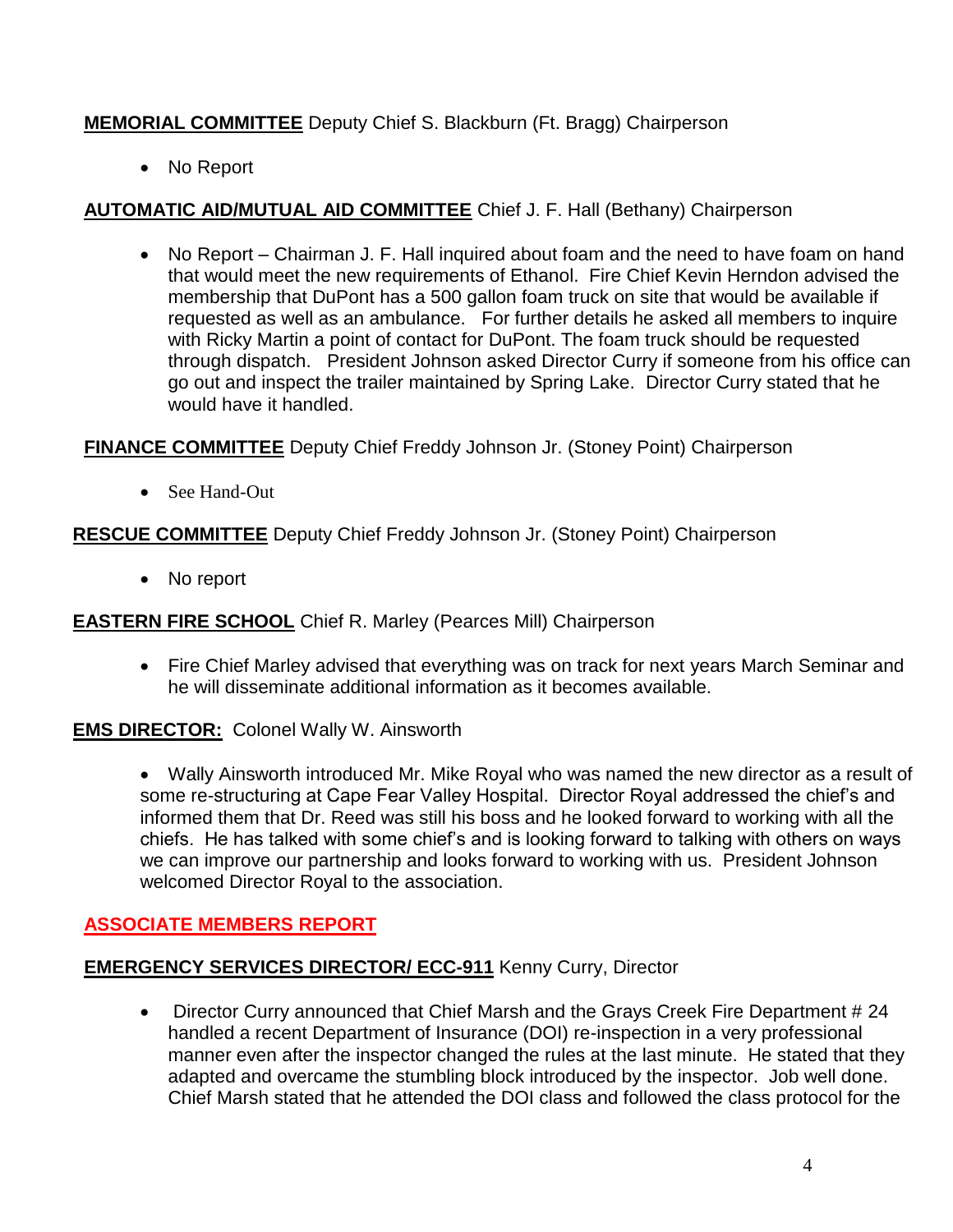inspection and the inspector changed the procedure several times during the inspection process on the fly and thanked those departments that assisted with his rating.

• Scotty announced that it was important to re-habilitate our firefighters during incidents when the temperatures are at record highs. He stated that if needed assistant county fire marshals are available to assist in support functions during incidents as needed.

**HAZMAT** BC Hieu Sifford - POC telephone for HAZMAT is 433-1729.

• No report.

### **FORESTRY DISTRICT** Ranger J. Johnson

• No report

### **FTCC** Ernest Ward

.

No report

### **SHERIFF'S OFFICE** Sheriff Butler

• No report

### **HIGHWAY PATROL**

• No report

### **CHRISTIAN FIREFIGHTERS** Chaplain Casanova

• No report

#### **COUNTY COMMISSIONERS** Fire Commissioner Ed Melvin

 Commissioner Melvin addressed the membership and briefly talked about the financial complexity and stated that he will present to the commissioners our program.

### **FOR THE GOOD OF THE ASSOCIATION:**

• Fire Chief Chuck Hodges announced to the membership that the Hope Mills Fourth of July Parade is scheduled for 10 am Friday July 4<sup>th</sup>. He invited everyone to participate and asked all members to call him by close of business this Friday June 27, 2008 if they are planning on bringing a truck. He stated that the parade will start at Hope Mills Junior High School and complete at the municipal building on Rockfish Road. Chief Hodges can be reach at 910-424-0948.